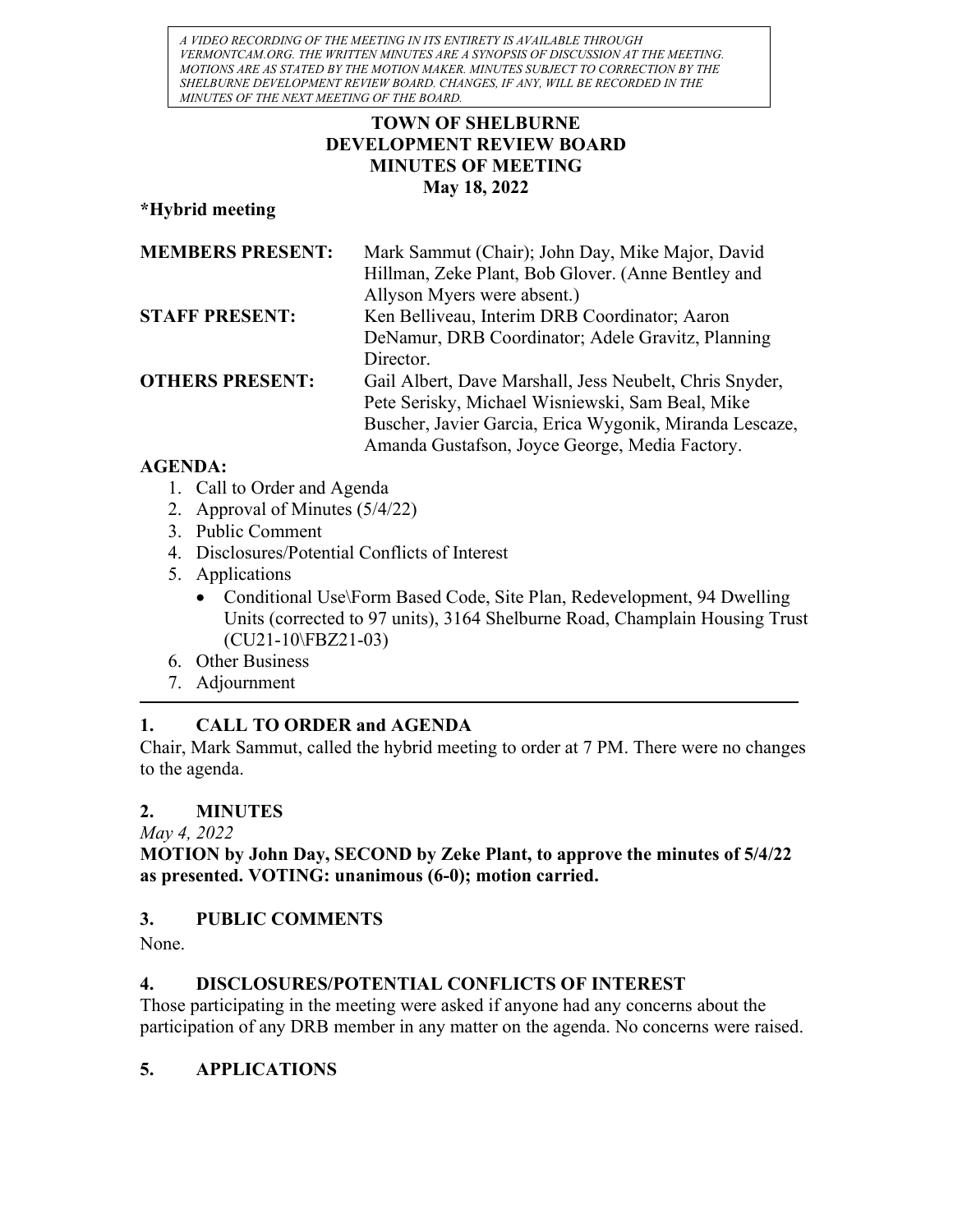The function of the Development Review Board as a quasi-judicial board and the hearing procedure were explained. Individuals to give testimony before the DRB were sworn in.

## CU21-10\FBZ21-03: Conditional Use\Form Based Site Plan to convert two existing buildings from lodging (motel) to apartments and redevelop the remaining portion of the site for a total of 94 dwelling units on property at 3164 Shelburne Road in the Mixed Use District, Stormwater Overlay District, and Shelburne Road Form Based Code Overlay District by Champlain Housing Trust (CHT)

Michael Wisniewski and Sam Beal of Duncan Wisniewski Architects, Dave Marshall with CEA, and Mike Buscher, landscape architect, appeared on behalf of the application.

#### STAFF REPORT

The DRB received a written staff report on the application, dated 5/18/22. Ken Belliveau noted multi-family housing is a permitted use in the zoning district, not a conditional use. The actual number of units to be built will be 97. The requirements from the Sketch Plan review have been carried forward. The project is being built under form based code. The applicant is requesting a waiver to reduce the number of parking spaces by 15% to 159 because the one-bedroom units that will be built likely will not need two parking spaces each. Regarding streets, two points of access from a public road are required. The applicant is proposing using Champlain Drive as the access, closing the curb cut on Shelburne Road and only having an emergency access off Shelburne Road. Staff has concern about keeping the emergency access plowed and open and free of vehicles at all times. There will be underground storage tanks for the stormwater. The cleaning and maintenance of these tanks should be explained by the applicant.

#### APPLICANT COMMENTS

Mike Wisniewski and Sam Beal gave an overview of the project which includes renovated units into one-bedroom apartments and efficiencies, rental units with underground parking, affordable housing units, green space and green belts. There will be a new sidewalk to Shelburne Road. Shelburne Road and Champlain Drive border the development. A new street named "Margaret's Way" will go through the site. VTrans is fine with either an emergency access to Shelburne Road or a two-way street. Shelburne Fire Dept. is fine with the emergency access as a second means of access. This design is in place in Harrington Village and has not been a problem. Technical questions on the proposal will be addressed with staff.

Dave Marshall reviewed the stormwater storage tanks, noting the system requires a state operational stormwater permit and annual inspection. Also, every three years assurance the system is working as intended must be provided.

There were questions/comments on the following:

- Trash receptacles for Buildings A  $\&$  B in the parking garage and residents interacting with trash trucks is a concern.
- Security and lighting in the parking garage is a concern. Mike Buscher said the street tree canopy will be high up and will not block the road view. Also, the slope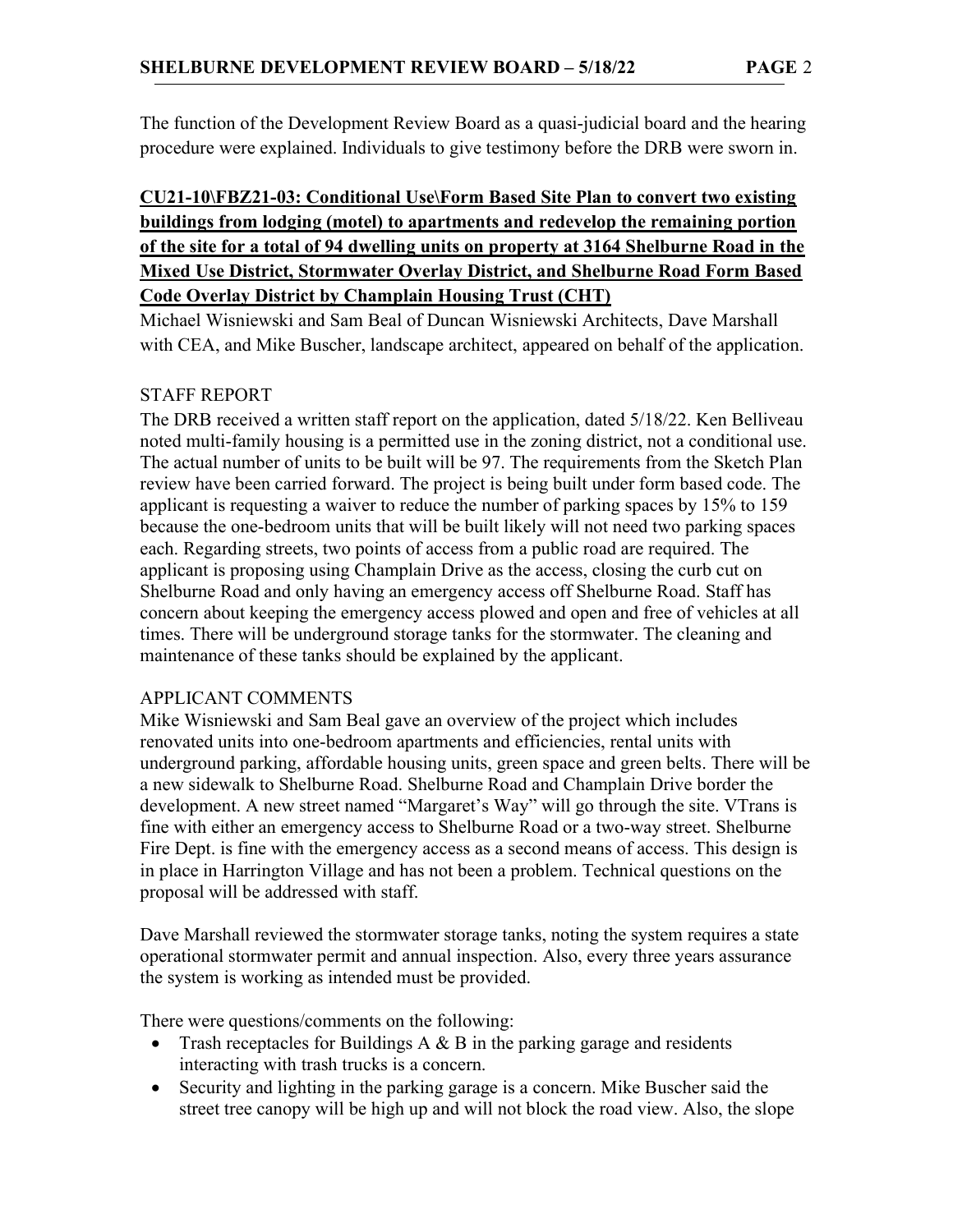into the garage is not steep (5% pitch). The lighting plan includes low level lighting and meets ISA standards. Lights will be at intersections, crosswalks, pedestrian areas (common entrances to buildings).

- The request for a decrease in parking is due to data showing one-bedroom units do not necessarily have the need for two spaces. Also, the buildings are on the bus line and there will be sidewalk to Shelburne Road. It is possible if more parking is needed in the future to create parallel spaces along the emergency access.
- Snow removal will be similar to any street plowing with snow pushed to the side of the street and the back of the parking area. The affordable housing units have bumpout areas where snow can be piled.
- The applicant is urged to explore safety issues with the project and create an inclusive livable space.

### PUBLIC COMMENT

There were questions/comments/discussion of the following:

- Tentative schedule for completion of the project is spring 2024 for the multi-family and affordable housing. There will be 35 efficiency and one-bedroom units, 24 twobedroom units, 30 three-bedroom units, and 5 four-bedroom units. Twenty-six units will be privately owned, and the rest will be rentals. The affordable units range from less than 50% AMI to 100% AMI.
- The acreage of the site is 4.83 acres.
- Staff in the Planning Office working with consultants will ensure the project conforms to form based code requirements. Comments on the proposal from the public are recognized.
- VTrans has been asked to look into a pedestrian crossing to the bus stop on Shelburne Road.
- The Bike/Ped Committee is working on ways for people to safely travel Bay Road to the town beach. There are bike facilities in the project.
- In the past the town has used school buses to transport residents to the town beach or the library. This could be considered once again.
- The perimeter of the applicant's property is demarked with fencing and landscaping by the restaurant and dense plantings and a fence on the north side. There is no fence on the west boundary line.
- Conversion of the property will help the town meet the 2035 affordable housing goal.

## DELIBERATION/DECISION

Conditional Use\Form Based Code, Site Plan, Redevelopment, 94 Dwelling Units (corrected to 97 units), 3164 Shelburne Road, Champlain Housing Trust (FBZ21-03) MOTION by John Day, SECOND by Mike Major, to finalize the record, close the hearing and direct staff to prepare a decision for FBZ21-03 for redevelopment to create 97 dwelling units at 3164 Shelburne Road by CHT with the following conditions:

1. The applicant shall provide documentation of any and all required permits and approvals from the State of Vermont and any applicable permitting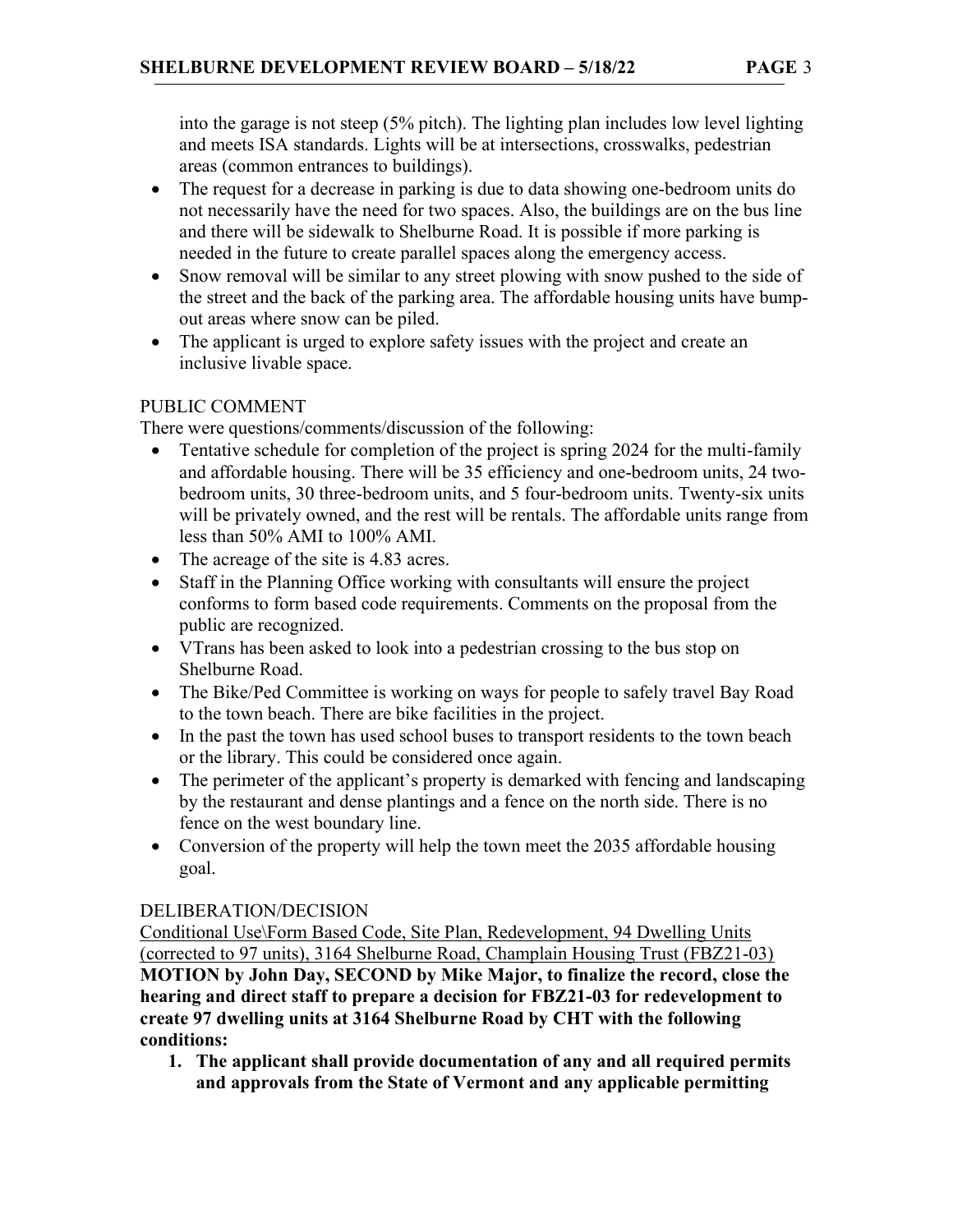agencies of the US Government prior to obtaining any zoning permits from the town for work or construction on the subject property.

- 2. The applicant shall provide adequate ire safety provisions on the property as required by the Shelburne Fire Department and the Vermont Division of Fire Safety.
- 3. The applicant shall submit documentation of a Section 1111 permit from VTrans approving access from Shelburne Road and Champlain Drive, and any required traffic mitigation measures.
- 4. The applicant shall provide documentation of a stormwater permit from the State of Vermont DEC for stormwater management on the subject property, and the applicant shall provide a satisfactory maintenance plan for the care and maintenance of the proposed stormwater facilities on the site.
- 5. Any construction activity on the subject property in conjunction with the application shall be limited to plans approved by the DRB in accordance with the provisions of Articles V, X, XIX, XX, and XXII of the Shelburne Zoning bylaws and all the conditions stated above.
- 6. The applicant shall post a financial security guaranteeing the survival of the required landscaping for a minimum of two years after completion of the proposed development.
- 7. No work on the subject property in connection with the approval may be commenced until a zoning permit has been approved and obtained from the Shelburne Planning & Zoning Office and all applicable conditions of approval have been satisfied
- 8. There shall be no importation of any fill or other materials on to the subject property beyond what is necessary to complete the work authorized under the approval.
- 9. The applicant's request for a waiver of the number of parking spaces is accepted as proposed.

DISCUSSION:

 There was discussion of the applicant working with staff on the appropriate amount of escrow for the landscaping. The DRB will reflect this in the Notice of Decision.

VOTING: unanimous (6-0); motion carried.

## 6. OTHER BUSINESS

Meeting Schedule

June 1 – DRB meeting; Ken Belliveau last meeting with the DRB

June 15 – no applications received to date

July  $6$  – no meeting

July 20 – TBD

David Hillman suggested that the DRB attend the June 1 meeting in person to say good bye to Ken and perhaps take a group picture of the DRB for the Website.

# 7. ADJOURNMENT

MOTION by Mark Sammut, SECOND by Bob Glover, to adjourn the meeting. VOTING: unanimous (6-0); motion carried.